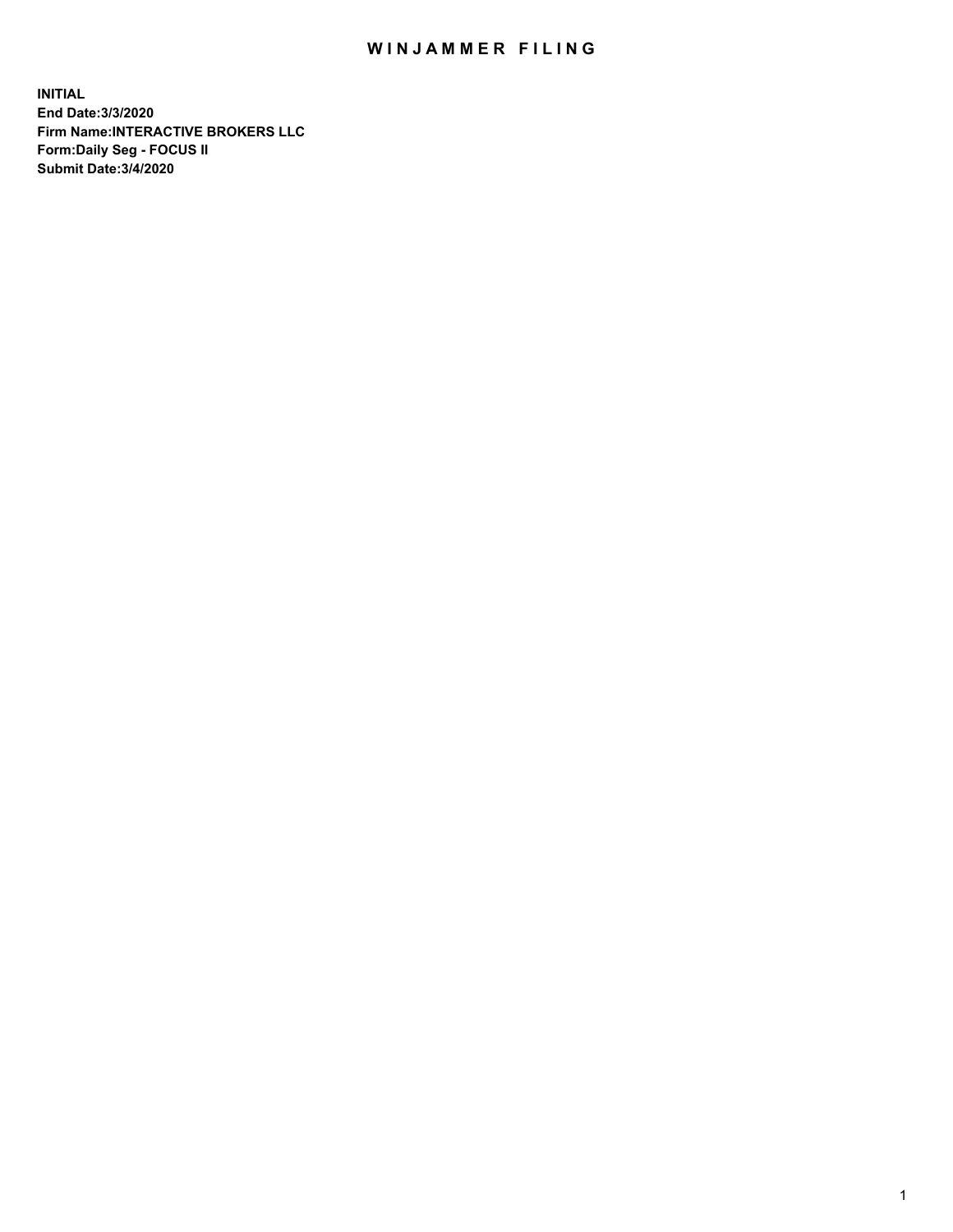**INITIAL End Date:3/3/2020 Firm Name:INTERACTIVE BROKERS LLC Form:Daily Seg - FOCUS II Submit Date:3/4/2020 Daily Segregation - Cover Page**

| Name of Company                                                                                                                                                                                                                                                                                                                | <b>INTERACTIVE BROKERS LLC</b>                                                                 |
|--------------------------------------------------------------------------------------------------------------------------------------------------------------------------------------------------------------------------------------------------------------------------------------------------------------------------------|------------------------------------------------------------------------------------------------|
| <b>Contact Name</b>                                                                                                                                                                                                                                                                                                            | James Menicucci                                                                                |
| <b>Contact Phone Number</b>                                                                                                                                                                                                                                                                                                    | 203-618-8085                                                                                   |
| <b>Contact Email Address</b>                                                                                                                                                                                                                                                                                                   | jmenicucci@interactivebrokers.c<br>om                                                          |
| FCM's Customer Segregated Funds Residual Interest Target (choose one):<br>a. Minimum dollar amount: ; or<br>b. Minimum percentage of customer segregated funds required:% ; or<br>c. Dollar amount range between: and; or<br>d. Percentage range of customer segregated funds required between: % and %.                       | $\overline{\mathbf{0}}$<br>$\overline{\mathbf{0}}$<br>155,000,000 245,000,000<br><u>00</u>     |
| FCM's Customer Secured Amount Funds Residual Interest Target (choose one):<br>a. Minimum dollar amount: ; or<br>b. Minimum percentage of customer secured funds required:% ; or<br>c. Dollar amount range between: and; or<br>d. Percentage range of customer secured funds required between:% and%.                           | $\overline{\mathbf{0}}$<br>$\overline{\mathbf{0}}$<br>80,000,000 120,000,000<br>0 <sub>0</sub> |
| FCM's Cleared Swaps Customer Collateral Residual Interest Target (choose one):<br>a. Minimum dollar amount: ; or<br>b. Minimum percentage of cleared swaps customer collateral required:% ; or<br>c. Dollar amount range between: and; or<br>d. Percentage range of cleared swaps customer collateral required between:% and%. | $\frac{0}{0}$<br>0 <sub>0</sub><br>0 <sub>0</sub>                                              |

Attach supporting documents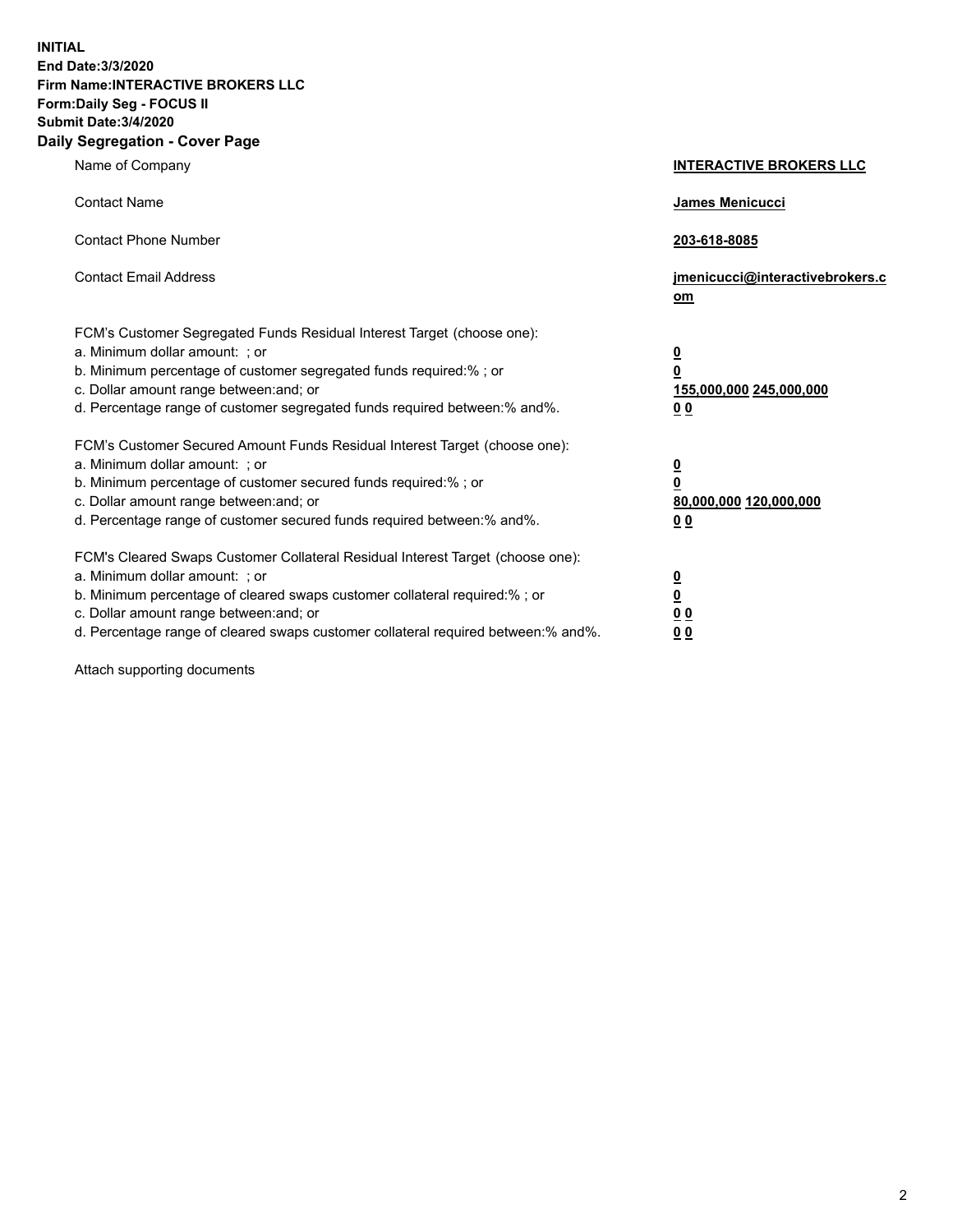## **INITIAL End Date:3/3/2020 Firm Name:INTERACTIVE BROKERS LLC Form:Daily Seg - FOCUS II Submit Date:3/4/2020 Daily Segregation - Secured Amounts**

|     | Dany Ocgregation - Occarea Anioants                                                                        |                                    |
|-----|------------------------------------------------------------------------------------------------------------|------------------------------------|
|     | Foreign Futures and Foreign Options Secured Amounts                                                        |                                    |
|     | Amount required to be set aside pursuant to law, rule or regulation of a foreign                           | $0$ [7305]                         |
|     | government or a rule of a self-regulatory organization authorized thereunder                               |                                    |
| 1.  | Net ledger balance - Foreign Futures and Foreign Option Trading - All Customers                            |                                    |
|     | A. Cash                                                                                                    | 515, 147, 017 [7315]               |
|     | B. Securities (at market)                                                                                  | $0$ [7317]                         |
| 2.  | Net unrealized profit (loss) in open futures contracts traded on a foreign board of trade                  | $-3,094,268$ [7325]                |
| 3.  | Exchange traded options                                                                                    |                                    |
|     | a. Market value of open option contracts purchased on a foreign board of trade                             | 120,507 [7335]                     |
|     | b. Market value of open contracts granted (sold) on a foreign board of trade                               | -245,431 [7337]                    |
| 4.  | Net equity (deficit) (add lines 1. 2. and 3.)                                                              | 511,927,825 [7345]                 |
| 5.  | Account liquidating to a deficit and account with a debit balances - gross amount                          | 22,443 [7351]                      |
|     | Less: amount offset by customer owned securities                                                           | 0 [7352] 22,443 [7354]             |
| 6.  | Amount required to be set aside as the secured amount - Net Liquidating Equity                             | 511,950,268 [7355]                 |
|     | Method (add lines 4 and 5)                                                                                 |                                    |
| 7.  | Greater of amount required to be set aside pursuant to foreign jurisdiction (above) or line                | 511,950,268 [7360]                 |
|     | 6.                                                                                                         |                                    |
|     | FUNDS DEPOSITED IN SEPARATE REGULATION 30.7 ACCOUNTS                                                       |                                    |
| 1.  | Cash in banks                                                                                              |                                    |
|     | A. Banks located in the United States                                                                      | 58,972,934 [7500]                  |
|     | B. Other banks qualified under Regulation 30.7                                                             | 0 [7520] 58,972,934 [7530]         |
| 2.  | Securities                                                                                                 |                                    |
|     | A. In safekeeping with banks located in the United States                                                  | 447,527,850 [7540]                 |
|     | B. In safekeeping with other banks qualified under Regulation 30.7                                         | 0 [7560] 447,527,850 [7570]        |
| 3.  | Equities with registered futures commission merchants                                                      |                                    |
|     | A. Cash                                                                                                    | $0$ [7580]                         |
|     | <b>B.</b> Securities                                                                                       | $0$ [7590]                         |
|     | C. Unrealized gain (loss) on open futures contracts                                                        | $0$ [7600]                         |
|     | D. Value of long option contracts                                                                          | $0$ [7610]                         |
|     | E. Value of short option contracts                                                                         | 0 [7615] 0 [7620]                  |
| 4.  | Amounts held by clearing organizations of foreign boards of trade                                          |                                    |
|     | A. Cash                                                                                                    | $0$ [7640]                         |
|     | <b>B.</b> Securities                                                                                       | $0$ [7650]                         |
|     | C. Amount due to (from) clearing organization - daily variation                                            | $0$ [7660]                         |
|     | D. Value of long option contracts                                                                          | $0$ [7670]                         |
|     | E. Value of short option contracts                                                                         | 0 [7675] 0 [7680]                  |
| 5.  | Amounts held by members of foreign boards of trade                                                         |                                    |
|     | A. Cash                                                                                                    | 107,602,576 [7700]                 |
|     | <b>B.</b> Securities                                                                                       | $0$ [7710]                         |
|     | C. Unrealized gain (loss) on open futures contracts                                                        | 20,739,399 [7720]                  |
|     | D. Value of long option contracts                                                                          | 120,507 [7730]                     |
|     | E. Value of short option contracts                                                                         | -245,431 [7735] 128,217,051 [7740] |
| 6.  | Amounts with other depositories designated by a foreign board of trade                                     | 0 [7760]                           |
| 7.  | Segregated funds on hand                                                                                   | $0$ [7765]                         |
| 8.  | Total funds in separate section 30.7 accounts                                                              | 634,717,835 [7770]                 |
| 9.  | Excess (deficiency) Set Aside for Secured Amount (subtract line 7 Secured Statement<br>Page 1 from Line 8) | 122,767,567 [7380]                 |
| 10. | Management Target Amount for Excess funds in separate section 30.7 accounts                                | 80,000,000 [7780]                  |
| 11. | Excess (deficiency) funds in separate 30.7 accounts over (under) Management Target                         | 42,767,567 [7785]                  |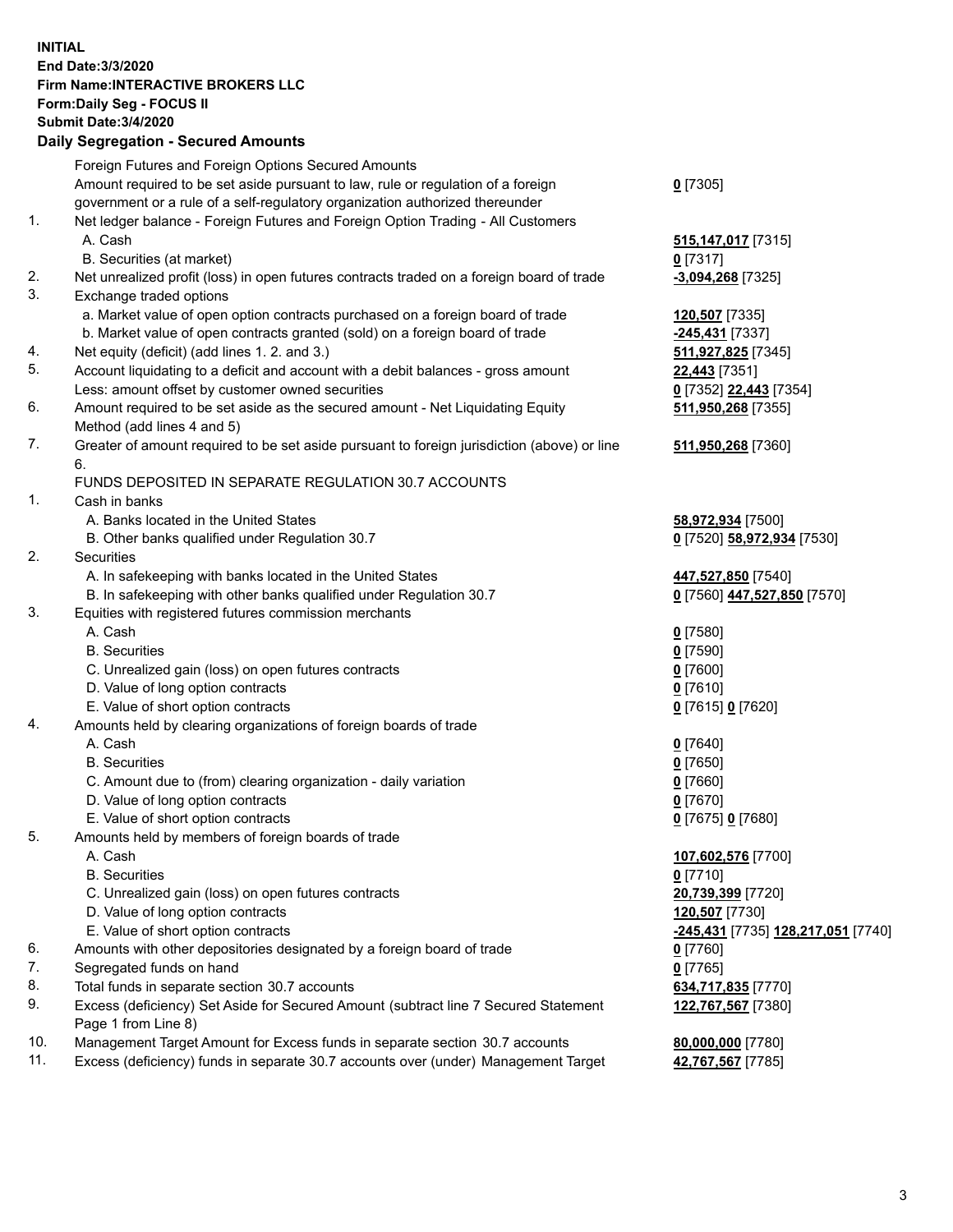**INITIAL End Date:3/3/2020 Firm Name:INTERACTIVE BROKERS LLC Form:Daily Seg - FOCUS II Submit Date:3/4/2020 Daily Segregation - Segregation Statement** SEGREGATION REQUIREMENTS(Section 4d(2) of the CEAct) 1. Net ledger balance A. Cash **4,406,247,128** [7010] B. Securities (at market) **0** [7020] 2. Net unrealized profit (loss) in open futures contracts traded on a contract market **-22,836,210** [7030] 3. Exchange traded options A. Add market value of open option contracts purchased on a contract market **492,785,179** [7032] B. Deduct market value of open option contracts granted (sold) on a contract market **-513,753,454** [7033] 4. Net equity (deficit) (add lines 1, 2 and 3) **4,362,442,643** [7040] 5. Accounts liquidating to a deficit and accounts with debit balances - gross amount **949,903** [7045] Less: amount offset by customer securities **0** [7047] **949,903** [7050] 6. Amount required to be segregated (add lines 4 and 5) **4,363,392,546** [7060] FUNDS IN SEGREGATED ACCOUNTS 7. Deposited in segregated funds bank accounts A. Cash **1,332,427,904** [7070] B. Securities representing investments of customers' funds (at market) **1,905,104,115** [7080] C. Securities held for particular customers or option customers in lieu of cash (at market) **0** [7090] 8. Margins on deposit with derivatives clearing organizations of contract markets A. Cash **4,217,535** [7100] B. Securities representing investments of customers' funds (at market) **1,365,500,730** [7110] C. Securities held for particular customers or option customers in lieu of cash (at market) **0** [7120] 9. Net settlement from (to) derivatives clearing organizations of contract markets **-9,902,147** [7130] 10. Exchange traded options A. Value of open long option contracts **492,834,607** [7132] B. Value of open short option contracts **-514,253,258** [7133] 11. Net equities with other FCMs A. Net liquidating equity **0** [7140] B. Securities representing investments of customers' funds (at market) **0** [7160] C. Securities held for particular customers or option customers in lieu of cash (at market) **0** [7170] 12. Segregated funds on hand **0** [7150] 13. Total amount in segregation (add lines 7 through 12) **4,575,929,486** [7180] 14. Excess (deficiency) funds in segregation (subtract line 6 from line 13) **212,536,940** [7190] 15. Management Target Amount for Excess funds in segregation **155,000,000** [7194] 16. Excess (deficiency) funds in segregation over (under) Management Target Amount **57,536,940** [7198]

Excess